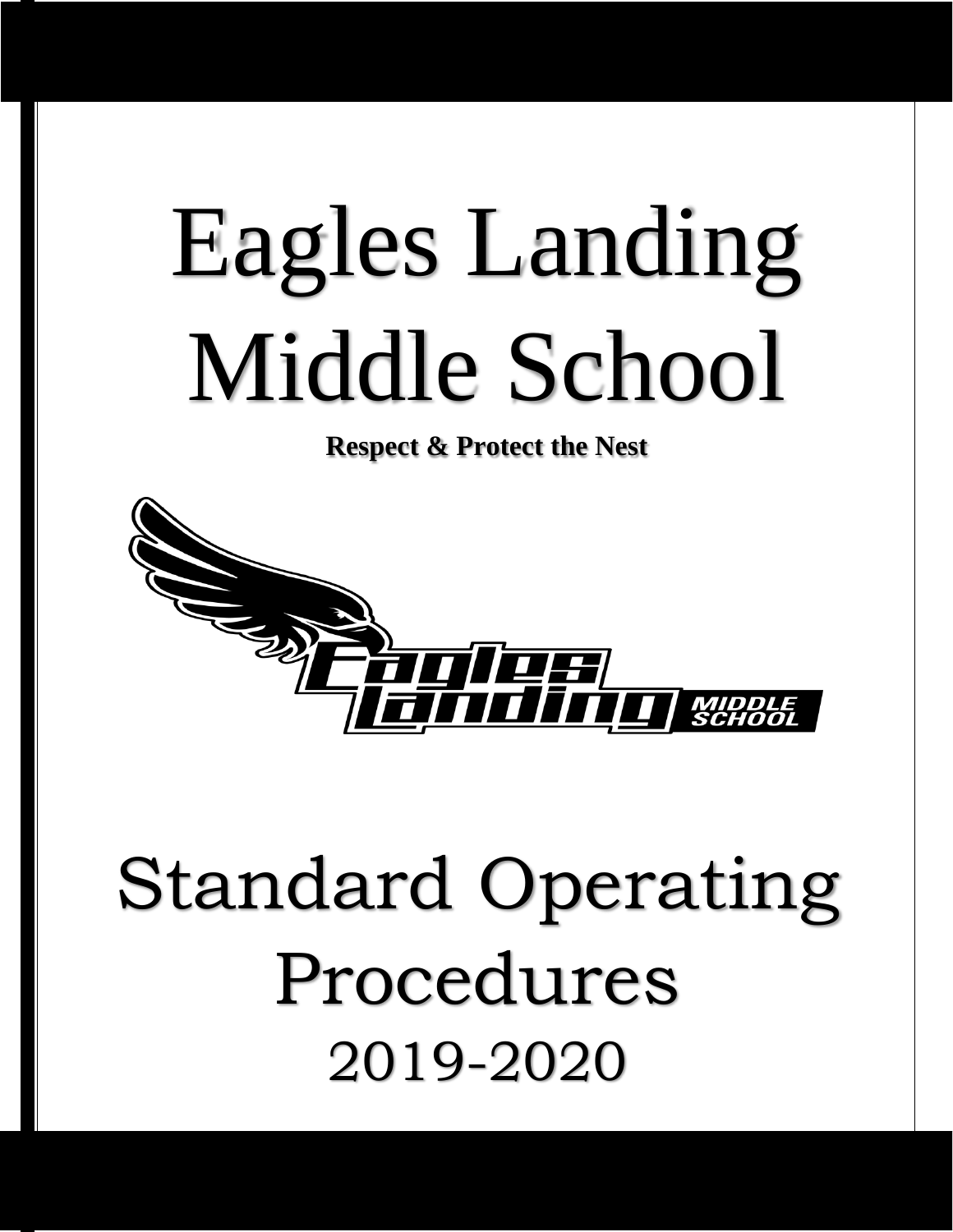### **WELCOME**

Welcome to Eagles Landing Middle School, a PTSA National School of Excellence. At Eagles Landing, we strive to provide a world-class education to all students. In order to achieve that goal, we have created a number of policies, procedures, and practices that are designed to ensure a safe and positive environment for all. Please review all of the information included in our "Standard Operating Procedures along with the Palm Beach County School District's Student and Family Handbook. Have a great year!

#### *ELMS SCHOOLWIDE POSITIVE BEHAVIOR SUPPORT UNIVERSAL GUIDELINES ARE TO BE DEMONSTRATED IN EVERY CLASS, BOTH ON AND OFF CAMPUS*

- **S** SAFE
- **O OPTIMISTIC**
- **A ACHIEVING**
- **R RESPECTFUL**

#### **EAGLES LANDING MISSION STATEMENT**

Everyone will have the opportunity to grow at Eagles Landing Middle School. We will always Protect, Represent, and Respect "The Nest"!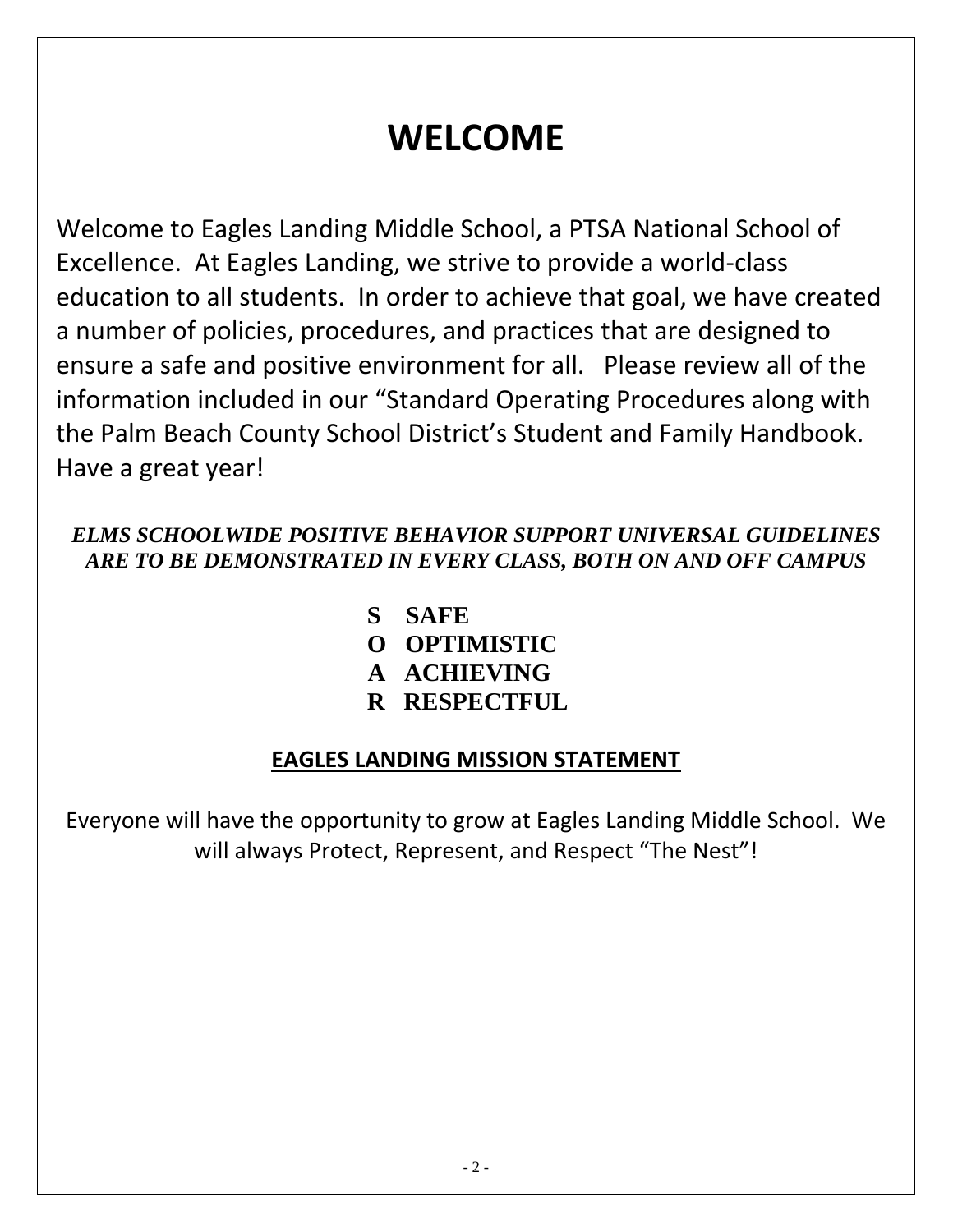#### **EAGLES LANDING MIDDLE SCHOOL 19500 Coral Ridge Drive Boca Raton, FL 33498-6521 (561) 470-7000**

School Mascot Eagle

School Slogan Respect the Nest School Colors Teal/Silver/White

Principal Mr. Joe Peccia

Assistant Principals Dr. Fenee Russ (6)

Ms. Phyllis Kabinoff (7) Mr. Thomas D'Annunzio (7) Ms. Kristi Mandravellos (8)

Counselors Ms. Jean Redinger (6) Mr. Lance Gondek (7) Ms. Courtney Elkin (8) Ms. Maria Patino (ESOL)

#### **School Hours**

Student Hours Daily 9:30 am – 4:05 pm Teacher Hours  $8:45 \text{ am} - 4:15 \text{ pm}$ Office Hours  $8:00 \text{ am} - 4:30 \text{ pm}$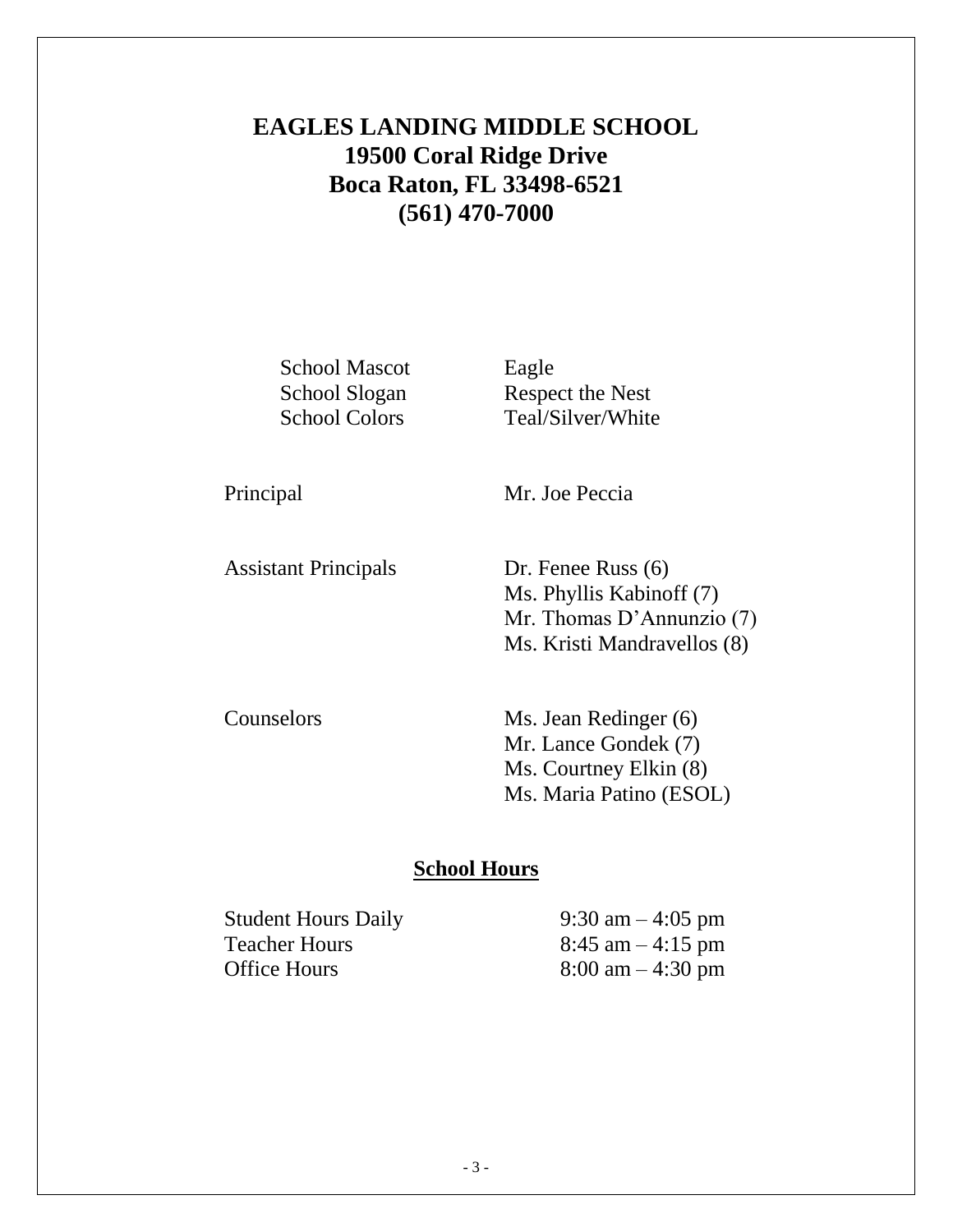#### **Table of Contents**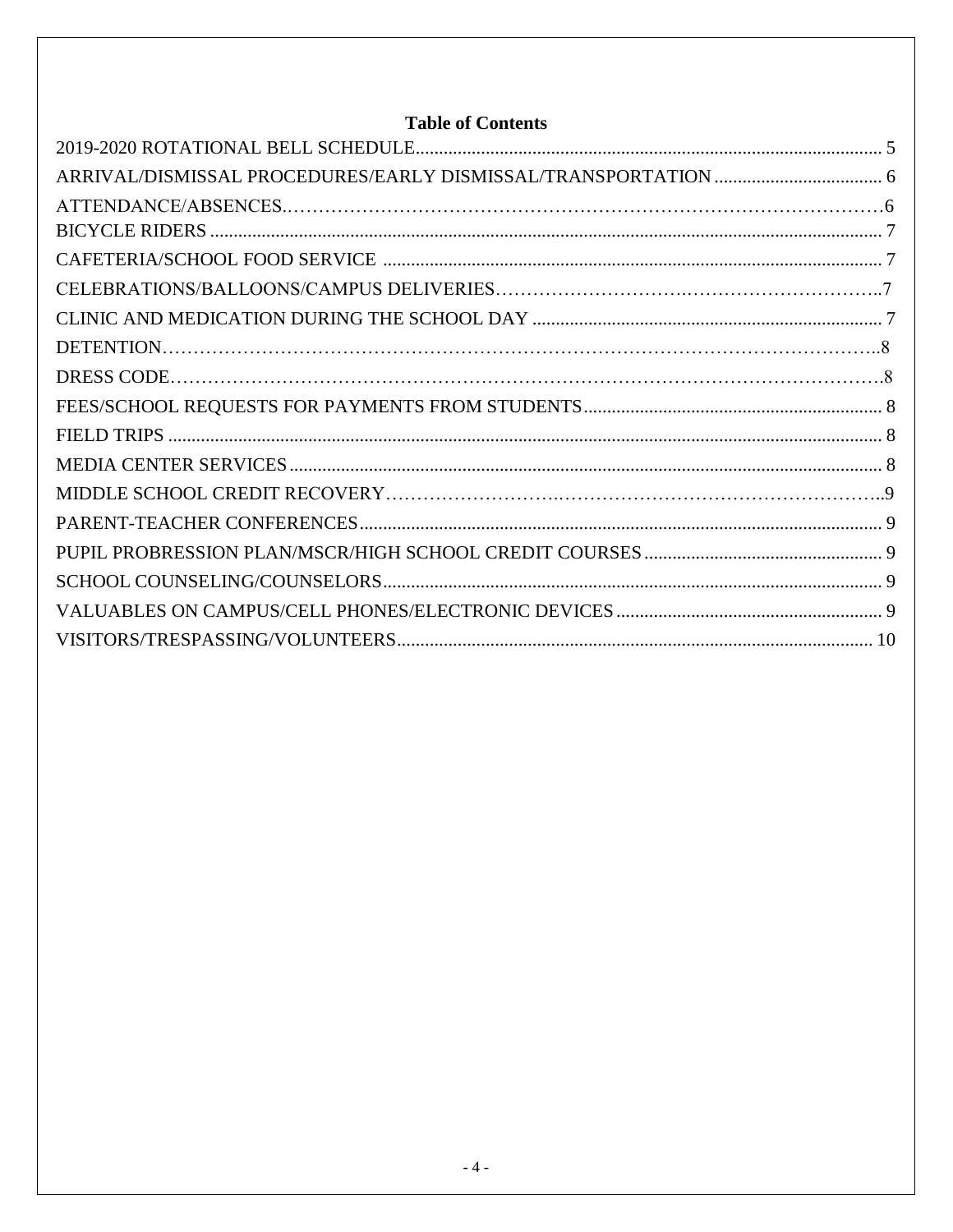## FY 2020 "BELL TO BELL"

|          | 6 <sup>th</sup> Grade        | 7 <sup>th</sup> /8 <sup>th</sup> Grade                  |
|----------|------------------------------|---------------------------------------------------------|
| Period 1 | $9:30 - 10:24$               | $9:30 - 10:24$                                          |
| Period 2 | $10:29 - 11:20$              | $10:29 - 11:20$                                         |
| Period 3 | $11:25 - 1:05$               | $11:25 - 12:25$                                         |
|          | $6th$ Lunch A: 11:28 - 11:58 |                                                         |
|          | $6th$ Lunch B: 12:01 - 12:31 |                                                         |
| Period 4 | $1:10 - 2:13$                | $12:30 - 2:13$                                          |
|          |                              | 7 <sup>th</sup> /8 <sup>th</sup> Lunch C*: 12:33 - 1:03 |
|          |                              | $7th/8th$ Lunch D: 1:06 - 1:36                          |
|          |                              | $7th/8th$ Lunch E: 1:39 - 2:09                          |
| Period 5 | $2:18 - 3:09$                | $2:18 - 3:09$                                           |
| Period 6 | $3:14 - 4:05$                | $3:14 - 4:05$                                           |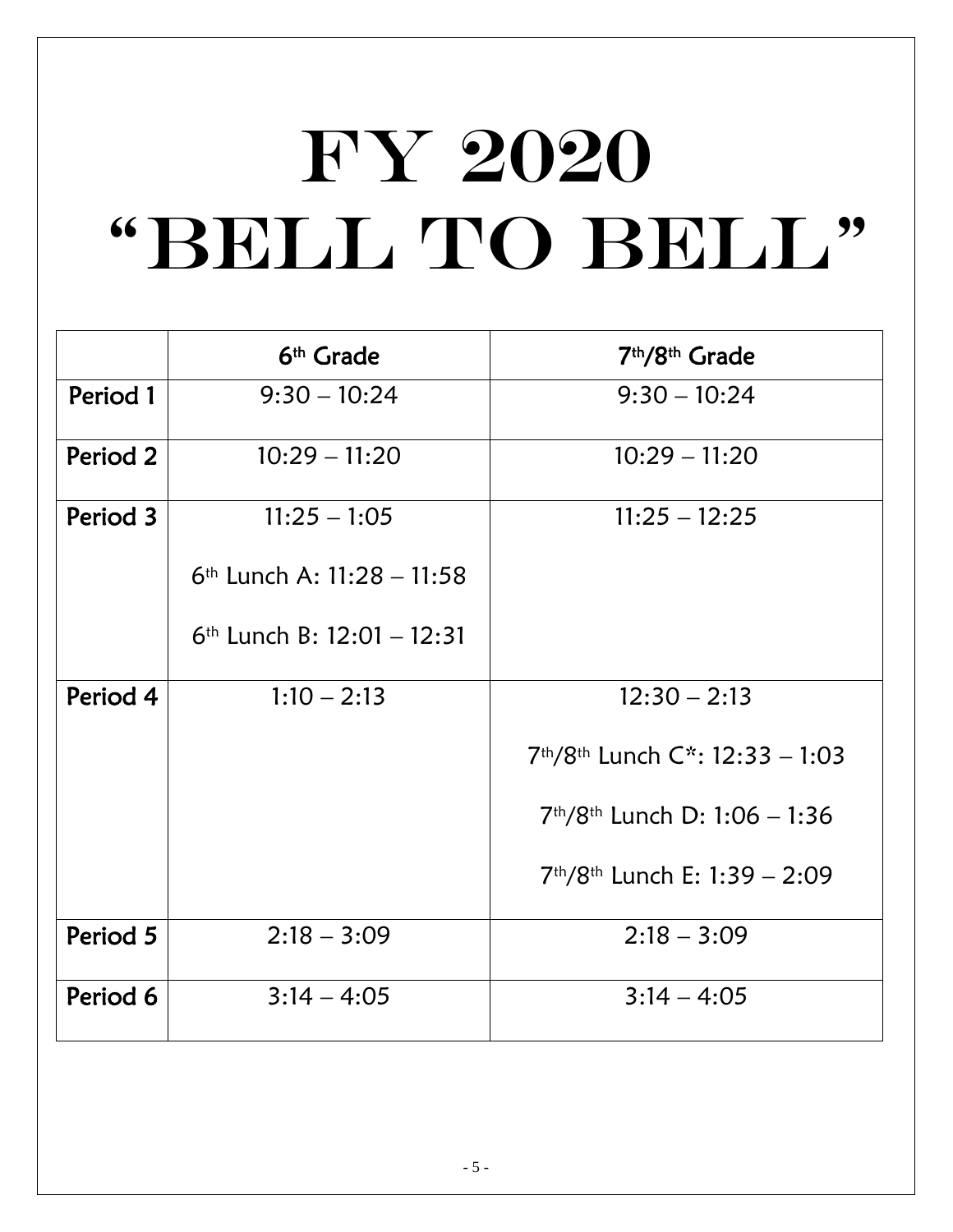#### **ARRIVAL/DISMISSAL PROCEDURES**

#### **TRANSPORTATION**

Please refer to Palm Beach County Student Handbook, page 75.

#### **EARLY DISMISSAL**

Students who must be dismissed prior to the end of the school day are to bring a note from home to the front office before school begins. The note should include the student's name, the reason for the dismissal, a parent's signature and a telephone number where the parent could be reached that day.

- 1. Students should give their note to the front office secretary.
- 2. Students will be issued a pass to show their classroom teacher in order to leave the class.
- 3. Students should use the pass to report to the main office to meet their parents and be signed out.
- 4. Parents must come into the office to sign out and to remove their children from the campus. A PICTURE I.D. IS REQUIRED.
- 5. If students return to school the same day, they should return to the office with their parents to sign in.
- 6. Any absence from class due to an early dismissal will count as part of the 10% attendance policy. **There are no early dismissals permitted after 3:35pm**.

#### **LEAVING SCHOOL GROUNDS**

Unless a student is officially excused to leave school, the student must remain on campus. There are no exceptions.

#### **RELEASE OF STUDENTS**

Students will not be released to persons other than parents or guardians unless the identity and authority of the person has been established by the student records. Early dismissal is not permitted after 3:35 pm.

#### **SKATEBOARDS AND ROLLERBLADES**

Skateboards and rollerblades are not permitted on school grounds. Student-driven, motorized skateboards, scooters, mopeds, go-karts, motorcycles, or other such vehicles are not permitted at school.

#### **TARDINESS**

#### TARDINESS TO SCHOOL

Since prompt arrival to school is the responsibility of the student and parents, late arriving students, transported by parents or by themselves are considered tardy. Students arriving after the 9:30am late bell rings but before 9:50am, should report to their class where the teacher will mark them tardy. After 9:50am they should report to the front office to sign in and to receive a pass to class.

- Tardiness to school is neither "excused" nor "unexcused."
- Tardiness of more than 30 minutes counts as an absence from class.

#### TARDINESS TO CLASS

Non-adherence to school rules will result in consequences as outlined in the Student Code of Conduct.

#### **ATTENDANCE/ABSENCES**

Please refer to Palm Beach County Student Handbook, page 6.

#### **BICYCLE RIDERS**

<span id="page-5-0"></span>Students who ride bicycles to school are to place them in an area provided for that purpose. Students are not to ride bicycles through crosswalks or on the school grounds. Bicycles should be locked at all times to prevent theft. LOCKS SHOULD NOT BE SHARED. It is also recommended that all students record their serial number and have their bicycles registered with the police department in their local communities. Bicycle riders must wear safety helmets.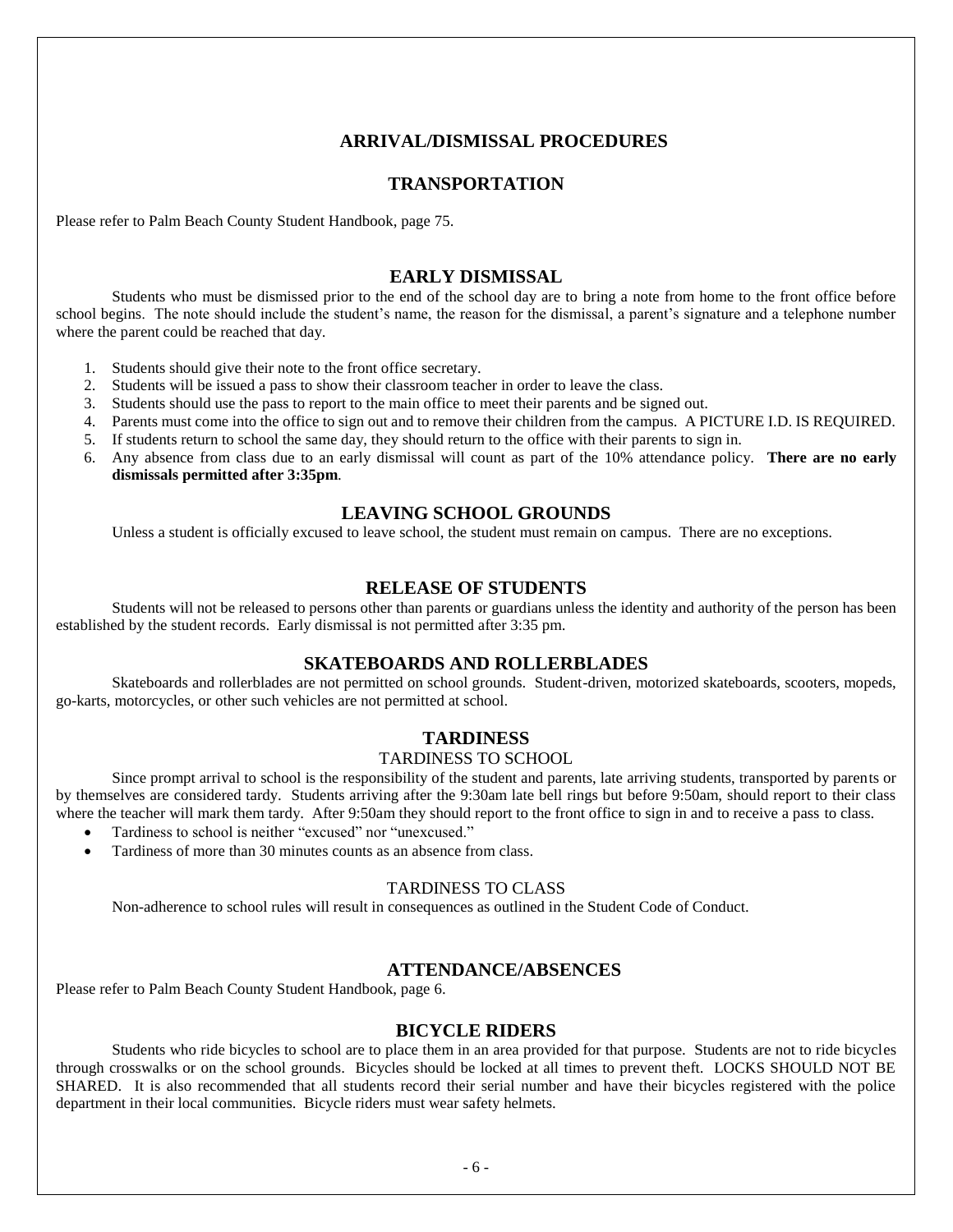#### **CAFETERIA/SCHOOL FOOD SERVICE**

<span id="page-6-0"></span>Please refer to Palm Beach County Student Handbook, page 53.

#### **CELEBRATIONS**

#### **BALLOONS**

Balloons can be distracting to the learning process. Therefore, students are not permitted to carry them from class to class or transport them on school buses. Balloons, candy, or flowers should not be delivered to students or brought on campus.

#### **CAMPUS DELIVERIES**

No outside deliveries will be accepted and/or delivered - this includes food deliveries. ONLY items dropped off by a parent/guardian will be delivered to a student.

#### **CLINIC**

<span id="page-6-1"></span>The school clinic is for first aid and emergencies only. It is not a place for rest, relaxation or naps. Students who become ill at school must obtain a pass from their teacher prior to going to the clinic.

Permission to go home must be given by the administration and by the parent. Parents, or a person authorized by the parent, must provide transportation home. The parent must sign the student out of school in person.

#### **MEDICATION DURING THE SCHOOL DAY**

Parents of students requiring the administration of medication during the school day should contact the school nurse in the clinic to make arrangements. Students may not possess any prescription or non-prescription medication on school grounds or at a school activity.

#### ADMINISTRATION OF MEDICATION BY SCHOOL DISTRICT PERSONNEL (S.B. POLICY 5.321)

- 1. Notwithstanding the provisions of the Nurse Practice Act, Chapter 464, Florida Statutes, school district personnel shall be authorized to assist students with required prescription medication if the following conditions have been met:
	- a. School personnel designated by the principal to administer medication are trained according to a procedure in the approved school health services plan.
	- b. Policies and procedures that govern the administration of medication are adopted by the School Board. Policies and procedures shall include, but not be limited to:
		- i. The student's parent/guardian provides a completed *Physician's Authorization of Medicine/ Treatment for a Student at School* form.
		- ii. The parent/guardian should deliver the medication and documentation to the school nurse.
		- iii. The medication to be administered shall be received in its original container. When the medication is not in use, it shall be stored in a secure fashion, under lock and key, in a location designated by the principal.
		- iv. Every attempt shall be made to administer medicine in a manner, which will not interfere with the educational process.
- 2. There will be no liability for civil damages as a result of medication administration, when the person administering such medication acts as an ordinarily prudent person would have acted under the same or similar circumstances.
- 3. An asthmatic student shall be allowed to carry a metered dose inhaler on his person while in school, if proper documentation is provided.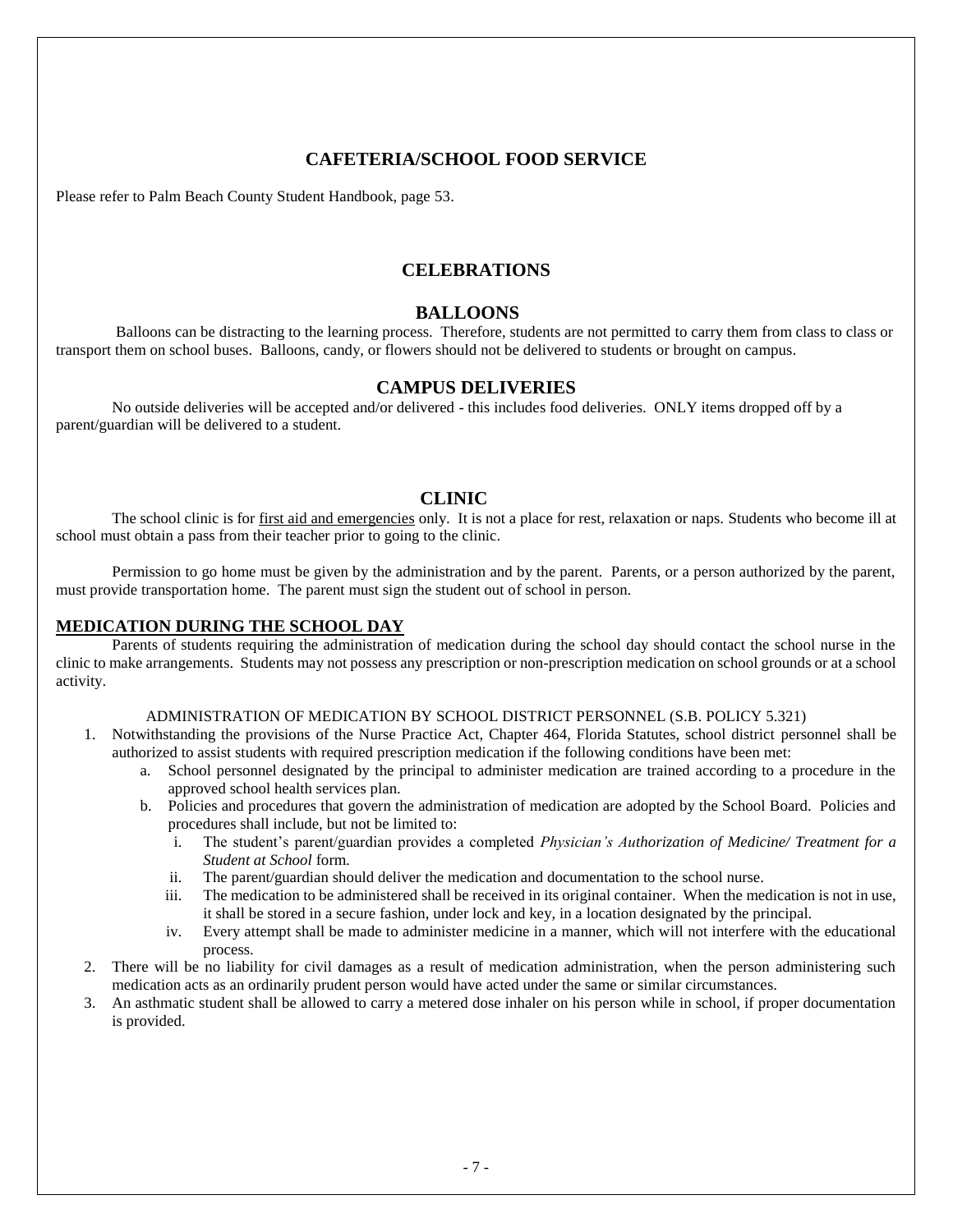#### **DETENTION**

<span id="page-7-0"></span>Saturday Detention is sometimes used as a disciplinary measure. Students report to school on a designated Saturday and, at the discretion of the administrator, either study quietly, or do community service or FSA prep work. The hours are 9:00 a.m. – 12:00 noon.

#### **DRESS CODE**

<span id="page-7-1"></span>Please refer to Palm Beach County Student Handbook, page 17.

#### **FEES/SCHOOL REQUESTS FOR PAYMENTS FROM STUDENTS**

Eagles Landing Middle School accepts online payments from parents, staff and members of the community for school fees. School fees include school lunches, classroom fees, athletic fees, field trips, fundraisers, and the after-school program. Parents may access the online system by clicking on the PAY STUDENT FEES ONLINE using [https://palmbeach.cashlessschools.com](https://palmbeach.cashlessschools.com/) to establish an account. A processing fee of \$1 per student will be added to the account, to cover the cost of operating the online payment system, once in any month when used.

The basic supplies students need to complete work, such as paper, pens, pencils, notebooks, and rulers, as well as the basic clothing required for the dress code policy, are the responsibility of the parent or guardian and are not subject to the limitations of this policy.

#### **FIELD TRIPS**

A TLE form (Temporary Learning Elsewhere) will be issued by the sponsor of the field trip. This form must be completed and signed by each of the student's teachers approving the student's absence(s) from the class. It is the student's responsibility to facilitate completion of the TLE. In addition to the TLE, a signed permission slip must be on file with the sponsoring teacher before a student will be allowed to leave campus on a field trip. PARENT PERMISSION MUST BE IN WRITING. PHONE CALLS CANNOT BE ACCEPTED Teachers and chaperones will have complete authority during the trip. Regular school conduct codes apply. To attend these trips, students must have demonstrated that they will conduct themselves in a respectful and appropriate manner.

#### **MEDIA CENTER SERVICES**

<span id="page-7-2"></span>The Media Center is central to the instructional program at Eagles Landing Middle School. The Media Center seeks to promote and increase student achievement, aligning with the curriculum by:

- providing access to current resources and the latest information technology.
- enhancing student competency with information skills (ability to access, organize and interpret information).
- introducing students to telecommunications as a means of information retrieval.
- purchasing curriculum based materials using Palm Beach County Guidelines and with statistics from actual use.

#### **Borrowing Materials**

Students present their student ID number to check out materials and are responsible for all materials checked out on it. In order to check materials, a student must be in good standing with no outstanding overdue materials.

Videos, films and A/V equipment are loaned out ONLY to staff.

Reference materials, newspapers, and magazines may not be checked out.

#### **Returns**

Materials may be returned to the drop box in the Media Center.

Students are responsible for returning items checked out on your borrowing card by the due date.

The Media Center will make a reasonable attempt to notify patrons of overdue materials and excessive fines.

Students will be blocked from checking out additional materials if they have ANY items currently overdue.

Students will be charged for replacement of any materials that are lost, damaged or returned incomplete.

#### **MIDDLE SCHOOL CREDIT RECOVERY**

 An afterschool program designed to help students remediate failing grades is provided throughout the year. This program will enable students to earn a passing grade in any one subject after receiving an "F" for the quarter in that subject.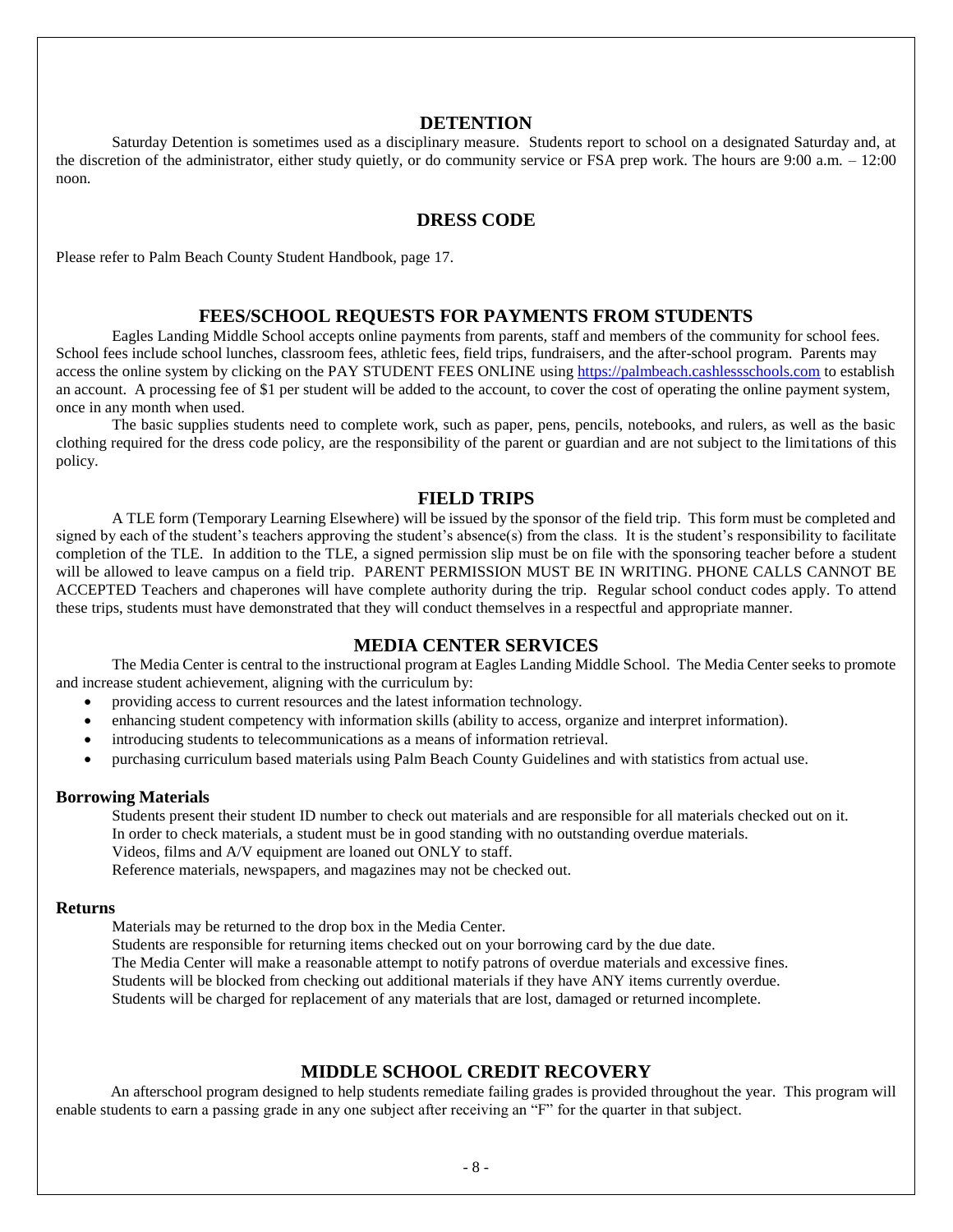#### **PARENT-TEACHER CONFERENCES**

<span id="page-8-0"></span>Parents who wish a conference regarding their child's work, or any other issue, are asked to schedule an appointment by calling the Student Services Secretary. Conferences are not available on a drop-in basis. School visitors must report to the Main Office prior to meeting with school personnel. Teachers are not permitted to leave a class of students at any time to talk to a parent. Any material sent home with a teacher's request for a signature should be signed and returned as requested.

#### **PUPIL PROGRESSION PLAN**

#### **MIDDLE SCHOOL CREDIT RECOVERY**

 An afterschool program designed to help students remediate failing grades is provided throughout the year. This program will enable students to earn a passing grade in any one subject after receiving an "F" for the quarter in that subject.

#### **HIGH SCHOOL CREDIT COURSE/S**

Students enrolled in high school credit courses are subject to all of the rules of these courses taken at a high school. This includes the attendance policy and semester exams. Students who accumulate nine (9) or more days absent during semester one, or eleven (11) or more days during semester two, jeopardize receiving credit in the course. These courses provide grades that appear on the high school transcript. This policy includes both excused and unexcused absences.

Test scores and teacher recommendation are required to be enrolled in these courses: Spanish I, Algebra I, Geometry, Earth and Space Science, Computing for College & Career, and High School Florida Virtual School courses.

#### **SCHOOL COUNSELING**

Each student will be assigned a grade level counselor. The counselors are located in the student services office, room and are available to assist students and parents with any school-related matter. Counselors are to serve as student advocates. They will provide academic and personal guidance counseling. The guidance program will include individual and small group counseling as well as classroom guidance activities. Students and parents are encouraged to utilize the services provided.

#### **VALUABLES ON CAMPUS**

#### **CELL PHONES/ELECTRONIC DEVICES/EARBUDS**

Any classroom usage would be at the direction of the teacher during a class activity. Although students may possess wireless communications devices pursuant to Fl. Stat. 1006.07(2)(e), students must abide by section  $(4)(a)(iii)(G)$  of Policies 5.1812 and 5.1813, "if students possess a cellular phone (or other wireless communications device), it should be turned off and kept inside a book bag, purse, or similar container, and it may not be used (and may not be allowed to emit any ringtone or other noise) on school grounds or during any school-sponsored program or activity, including school transportation."

STUDENTS WHO HAVE THEIR CELL PHONES MUST ONLY USE THEM AS DEEMED APPROPRIATE BY ADMINISTRATION, TEACHERS, AND ALL STAFF